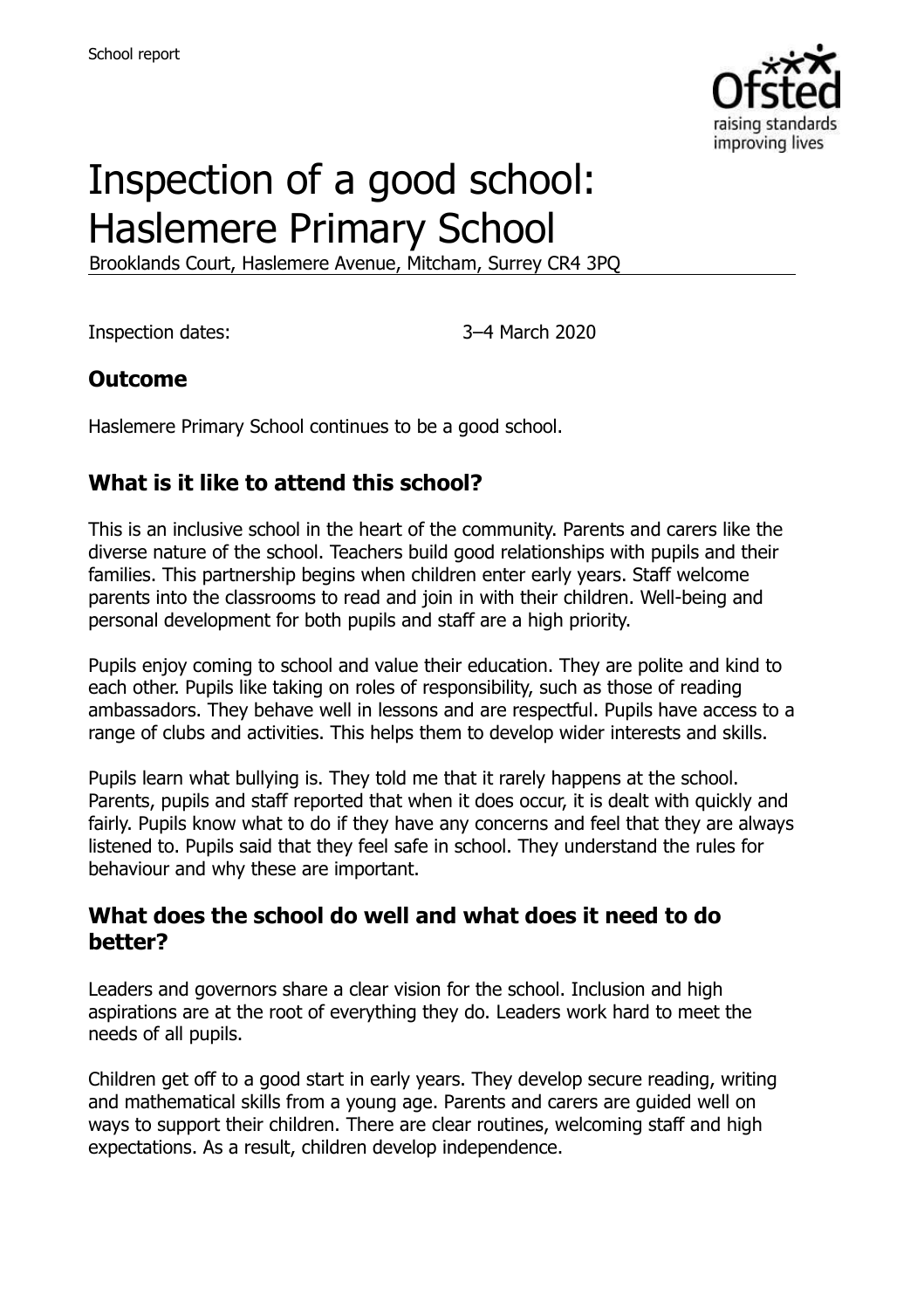

Staff links pupils' learning with a range of high-quality texts. This works well. There is a key focus on vocabulary development across subjects. Pupils can make meaningful links between subjects and to their prior learning. Leaders have refined their plans for what pupils learn in all subjects. They have made sure that pupils learn the right things in the right order. This helps pupils to build up their knowledge and skills.

Leaders are well trained to support and lead others. They show a secure knowledge of the subjects they are in charge of. Teachers are clear about what pupils should know by the end of each academic year. Staff have welcomed links made with other schools and have made use of external expertise. They go back to previous learning and check that pupils remember crucial knowledge. Teachers have a varied and appropriate training programme. However, in some subjects, teachers need further guidance. Recent changes to the learning plans are not yet embedded. This is particularly the case in science and design and technology. This means that pupils do not gain a deep enough knowledge in these subjects.

Reading is at the heart of pupils' learning. Staff provide many opportunities for reading across subjects. Pupils said that they enjoy reading. They recognise the importance of regular reading at home and in school. Staff receive regular training in the planning and delivery of phonics. The teaching of phonics is well structured as a result. Staff read regularly with children and assess their progress. The books pupils get to read at home are well pitched to their phonics knowledge and reading ability.

Pupils with special educational needs and/or disabilities (SEND) are well supported. They have teaching assistants to help them in lessons as necessary. Staff use different resources to assist pupils' learning, such as counting cubes in mathematics. Staff adapt work for pupils with SEND to ensure that they have access to all subjects. They address any misconceptions through daily support sessions. Teachers also use this time to teach key skills before the lesson. Pupils' work shows that they are building their understanding well.

Pupils listen attentively in lessons and are keen to do well. They are interested in their learning across different subjects. Lessons are rarely disrupted because pupils follow the school rules. At times, pupils are too reliant on their teachers. They do not have enough opportunities to think for themselves and make decisions about their learning.

Teachers feel supported and highly valued. They welcome leaders' actions to develop their subject knowledge and leadership skills. There is a clear sense of teamwork at the school. Leaders help teachers to manage their workload well.

# **Safeguarding**

The arrangements for safeguarding are effective.

Leaders and staff work together to keep children safe. They show a secure understanding of local issues that may affect pupils at the school. As a result of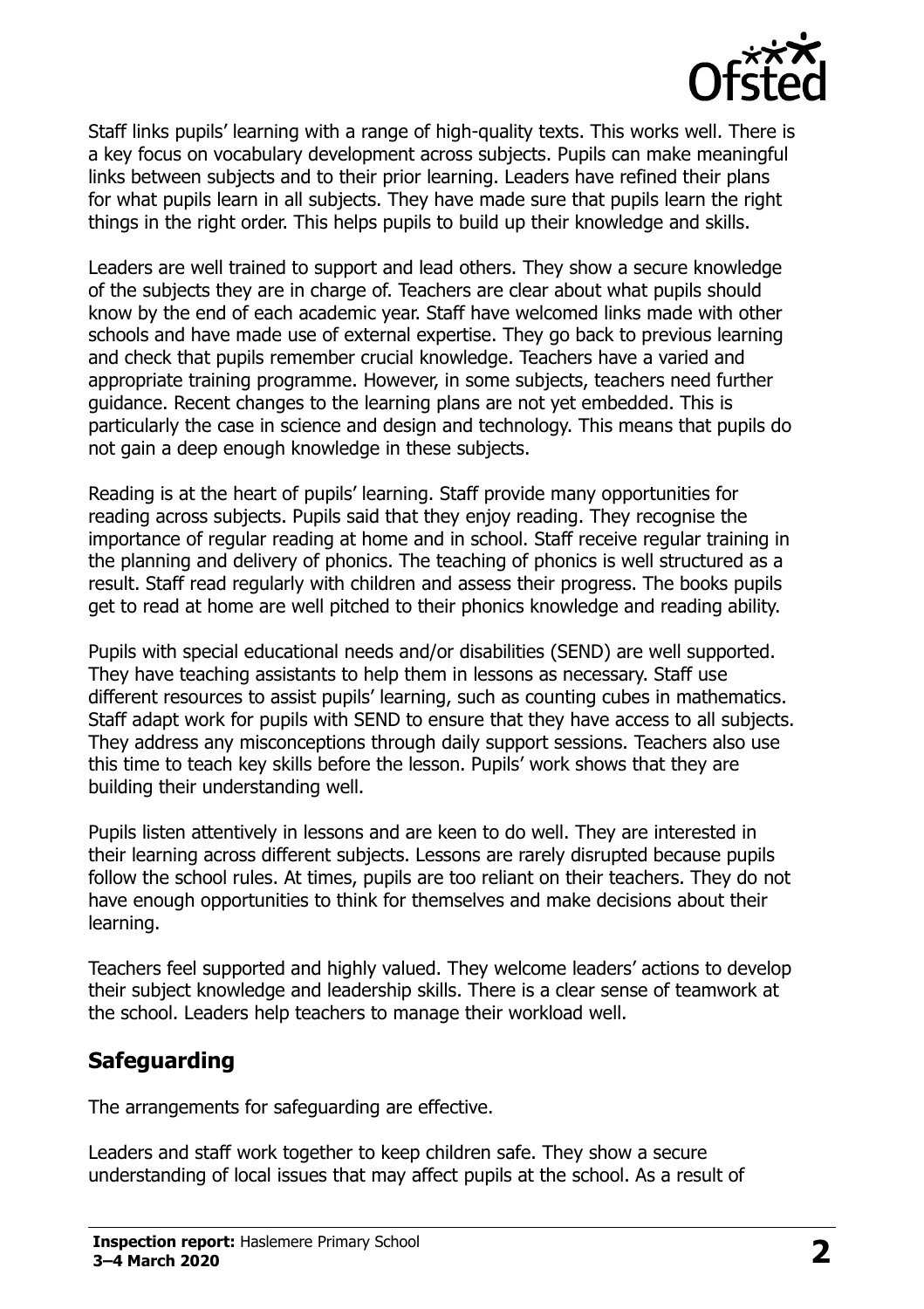

regular training, all staff understand their responsibilities and the procedures for keeping children safe.

Pupils said they know whom to talk to in school if they have any worries. Staff are always happy to listen and offer help. Pupils have opportunities, such as in assemblies, to learn about how to keep themselves safe. For example, pupils I spoke with could explain clearly what bullying is and what to do if it happens.

### **What does the school need to do to improve?**

# **(Information for the school and appropriate authority)**

- Leaders have recently added depth to the plans for what pupils will learn. These plans show how pupils will progress as they move through the school. In science and design and technology, these plans are not yet embedded. Pupils do not have a deep enough understanding of subject content. Leaders need to support teachers further to fully deliver the well-designed plans.
- Teachers plan activities where pupils can work together and talk about their learning. However, teachers do not always encourage pupils to take responsibility for and make decisions about their learning. Leaders should ensure that teachers plan more effective opportunities for pupils to think for themselves.

# **Background**

When we have judged a school to be good, we will then normally go into the school about once every four years to confirm that the school remains good. This is called a section 8 inspection of a good or non-exempt outstanding school. We do not give graded judgements on a section 8 inspection. However, if we find some evidence that the school could now be better than good/standards may be declining then the next inspection will be a section 5 inspection. Usually this is within one to two years of the date of the section 8 inspection. If we have serious concerns about safeguarding, behaviour or the quality of education, we will convert the section 8 inspection to a section 5 inspection immediately.

This is the second section 8 inspection since we judged the school to be good in May 2016.

#### **How can I feed back my views?**

You can use [Ofsted Parent](https://parentview.ofsted.gov.uk/) View to give Ofsted your opinion on your child's school, or to find out what other parents and carers think. We use Ofsted Parent View information when deciding which schools to inspect, when to inspect them and as part of their inspection.

The Department for Education has further *guidance* on how to complain about a school.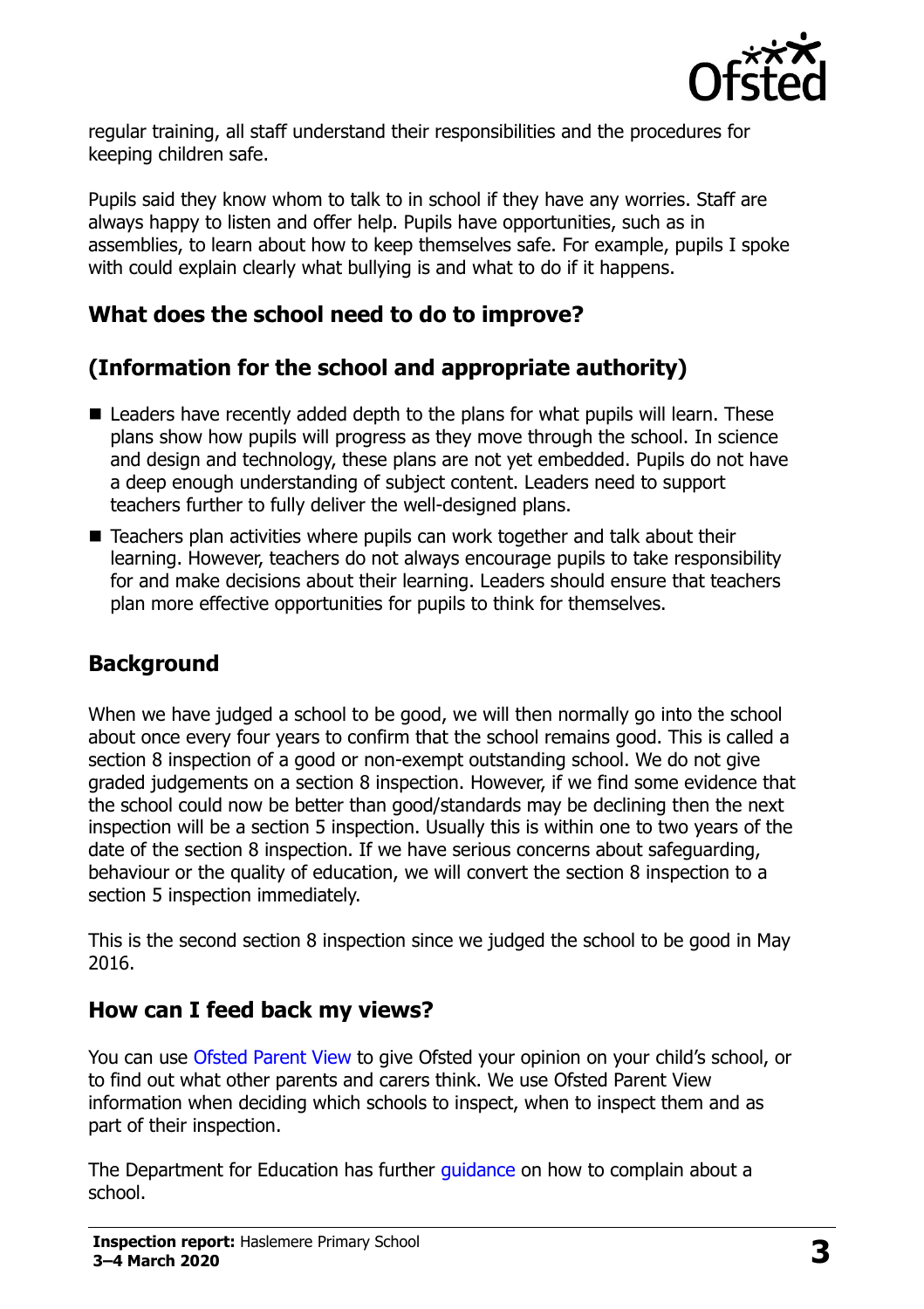

If you are the school and you are not happy with the inspection or the report, you can [complain to Ofsted.](https://www.gov.uk/complain-ofsted-report)

#### **Further information**

You can search for [published performance information](http://www.compare-school-performance.service.gov.uk/) about the school.

In the report, '[disadvantaged pupils](http://www.gov.uk/guidance/pupil-premium-information-for-schools-and-alternative-provision-settings)' refers to those pupils who attract government pupil premium funding: pupils claiming free school meals at any point in the last six years and pupils in care or who left care through adoption or another formal route.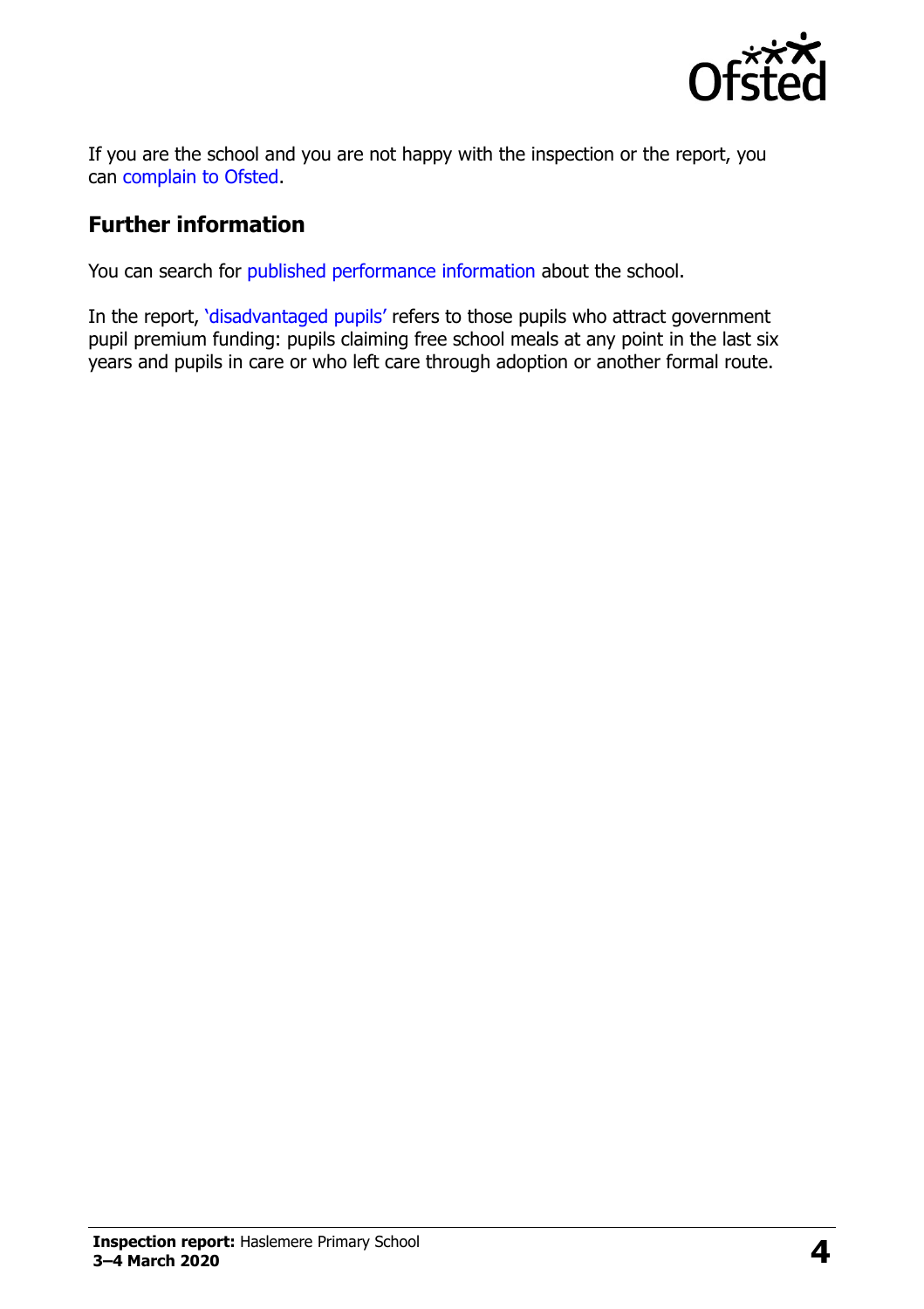

### **School details**

| Unique reference number             | 102643                                                           |
|-------------------------------------|------------------------------------------------------------------|
| <b>Local authority</b>              | Merton                                                           |
| <b>Inspection number</b>            | 10121585                                                         |
| <b>Type of school</b>               | Primary                                                          |
| <b>School category</b>              | Community                                                        |
| Age range of pupils                 | 2 to 11                                                          |
| <b>Gender of pupils</b>             | Mixed                                                            |
| Number of pupils on the school roll | 446                                                              |
| <b>Appropriate authority</b>        | The governing body                                               |
| <b>Chair of governing body</b>      | <b>Russell Makin</b>                                             |
| <b>Headteacher</b>                  | <b>Charlotte Groom</b>                                           |
| Website                             | www.haslemereprimary.co.uk                                       |
| Date of previous inspection         | 11 May 2016, under section 8 of the<br><b>Education Act 2005</b> |

# **Information about this school**

- The headteacher has been in post since 2012.
- The number of pupils with SEND is higher than the national average.
- The number of pupils who speak English as an additional language is higher than the national average.
- The school has a provision for two-year-olds linked to the nursery.
- The school runs a before-school club and after-school club on site.

# **Information about this inspection**

- I met with senior school leaders, subject leaders and teachers.
- I met with seven members of the governing body, including the chair and vice-chair. I had a telephone conversation with a representative of the local authority.
- I carried out deep dives in these subjects: reading, mathematics, science, and design and technology. This involved reviewing curriculum plans, speaking with leaders, visiting lessons, looking at pupils' work and talking to staff and pupils. I also reviewed how writing is developed.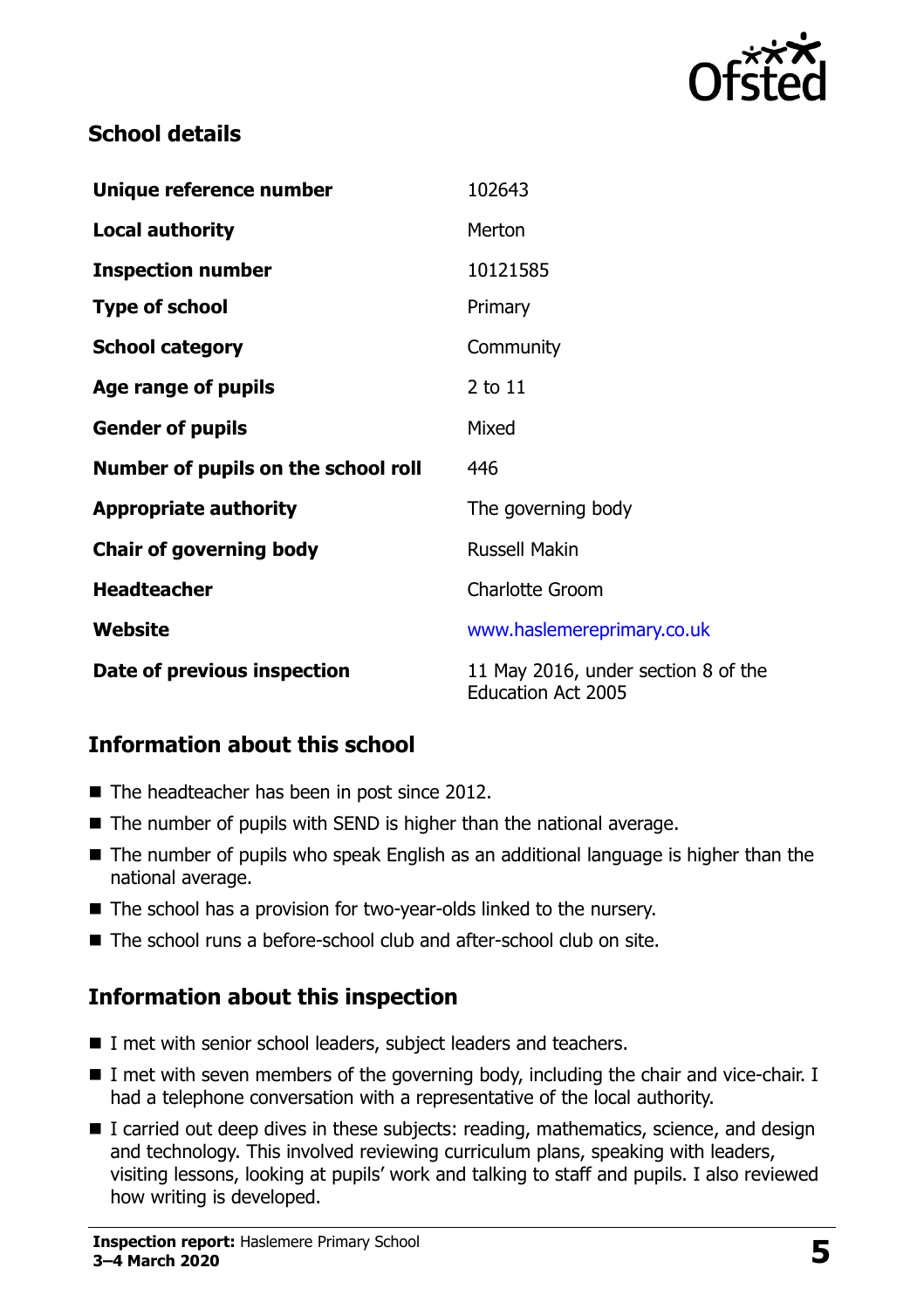

- I checked the school's safeguarding documentation and procedures. I met with two safeguarding leaders.
- I considered the responses of parents and carers to Ofsted's Parent View survey, and spoke to some parents as they dropped their children off at school. I also took into account the surveys completed by staff and pupils.

#### **Inspection team**

Helen Rai, lead inspector **Contact Contact Contact Contact Contact Contact Contact Contact Contact Contact Contact Contact Contact Contact Contact Contact Contact Contact Contact Contact Contact Contact Contact Contact Con**